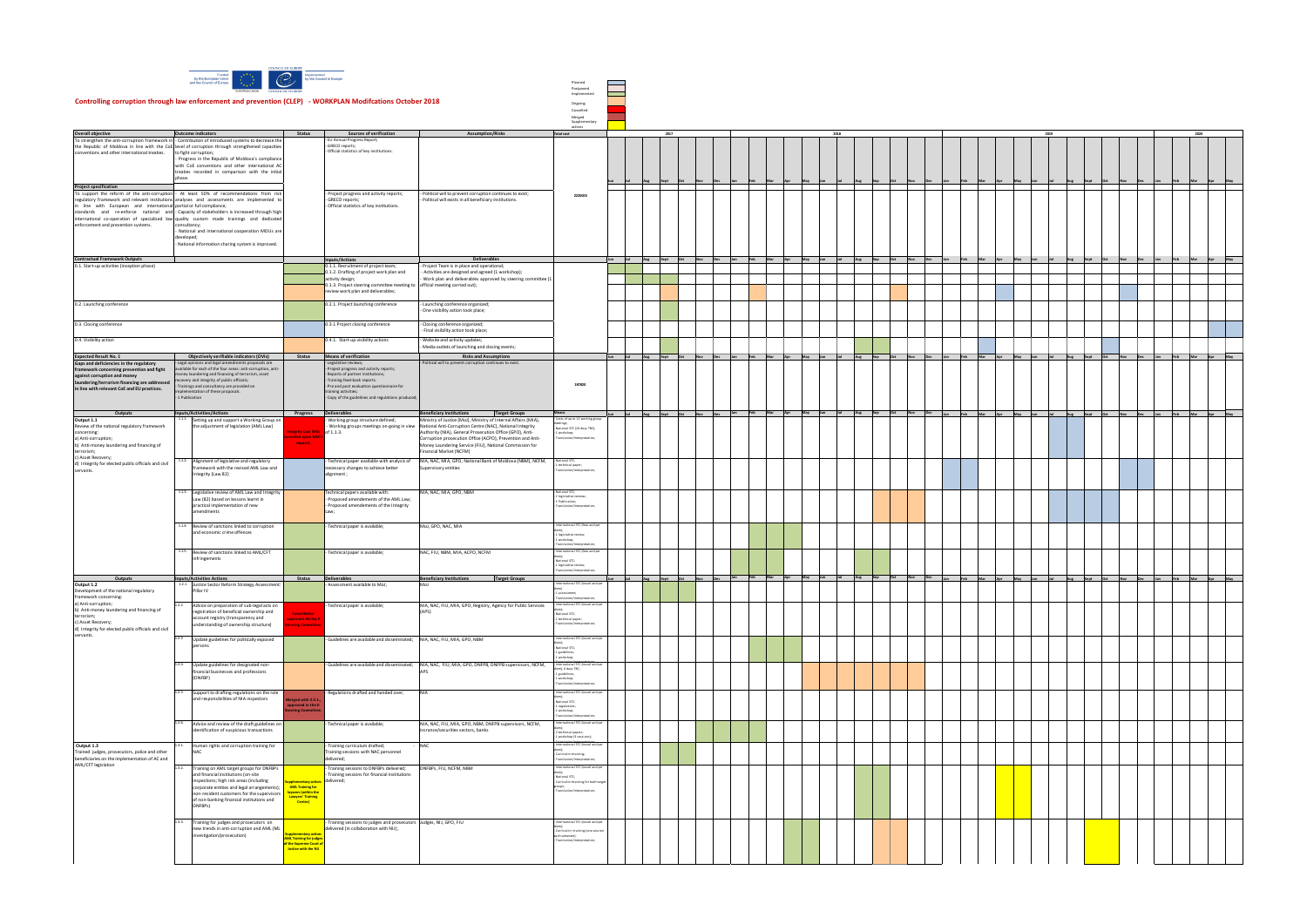|                                                                                                                                       | 1.3.4. Summer School (NIA, NAC/FIU, judges and                                                                    |                                          | - Training sessions of the summer school                                      | NAC, ARO, FIU, judges, ACPO, GPO                                                                     | - International STC (travel and per                               |                                 |     |  |               |  |     |                          |      |     |             |
|---------------------------------------------------------------------------------------------------------------------------------------|-------------------------------------------------------------------------------------------------------------------|------------------------------------------|-------------------------------------------------------------------------------|------------------------------------------------------------------------------------------------------|-------------------------------------------------------------------|---------------------------------|-----|--|---------------|--|-----|--------------------------|------|-----|-------------|
|                                                                                                                                       | prosecutors) on asset recovery                                                                                    |                                          | delivered (in collaboration with NIJ);                                        |                                                                                                      | National STC;                                                     |                                 |     |  |               |  |     |                          |      |     |             |
|                                                                                                                                       |                                                                                                                   |                                          |                                                                               |                                                                                                      | Summer school curriculum and                                      |                                 |     |  |               |  |     |                          |      |     |             |
|                                                                                                                                       | 1.3.5. Training sessions and awareness raising for                                                                |                                          |                                                                               |                                                                                                      | International STC (travel and per                                 |                                 |     |  |               |  |     |                          |      |     |             |
|                                                                                                                                       | the private sector on new ML typologies                                                                           |                                          | Training delivered;                                                           | Private sector actors, FIU                                                                           | 1 training;                                                       |                                 |     |  |               |  |     |                          |      |     |             |
|                                                                                                                                       | and risks, and internal control mitigation                                                                        |                                          |                                                                               |                                                                                                      | Translation/interpretation;                                       |                                 |     |  |               |  |     |                          |      |     |             |
|                                                                                                                                       | measures                                                                                                          |                                          |                                                                               |                                                                                                      |                                                                   |                                 |     |  |               |  |     |                          |      |     |             |
|                                                                                                                                       |                                                                                                                   |                                          | <b>Means of verification</b>                                                  |                                                                                                      |                                                                   |                                 |     |  |               |  |     |                          |      |     |             |
| <b>Expected Result No. 2</b><br>Capacities of authorities to design and                                                               | Objectively verifiable indicators (OVIs)<br>- New national AML/CFT Strategy based on an                           | <b>Status</b>                            | National AML/CFT Strategy                                                     | <b>Risks and Assumptions</b><br>Political will exists in all beneficiary institutions.               |                                                                   |                                 |     |  |               |  |     |                          |      |     |             |
| implement corruption and money laundering<br>prevention measures are enhanced.                                                        | effectiveness-oriented framework and the findings of the                                                          |                                          | Risk Assessment reports;                                                      | National Risk Assessment is available and provide the overall picture                                |                                                                   |                                 |     |  |               |  |     |                          |      |     |             |
|                                                                                                                                       | National Risk Assessment on money laundering and<br>financing of terrorism is finalised and available             |                                          | Project progress and activity reports;<br>Reports of partner institutions;    | in the country on the basis of which the Strategy could be based on.                                 |                                                                   |                                 |     |  |               |  |     |                          |      |     |             |
|                                                                                                                                       | - Consultancy and trainings are provided on monitoring of                                                         |                                          | EU Annual Progress reports;                                                   |                                                                                                      |                                                                   |                                 |     |  |               |  |     |                          |      |     |             |
|                                                                                                                                       | asset declarations and conflict of interest declarations;<br>- Consultancy and trainings are provided to increase |                                          | GRECO and MONEYVAL compliance/progress<br>ports and final evaluation reports. |                                                                                                      |                                                                   |                                 |     |  |               |  |     |                          |      |     |             |
|                                                                                                                                       | capacities to investigate corruption and money                                                                    |                                          | Copies of Sectoral Action Plans;                                              |                                                                                                      | 280760                                                            |                                 |     |  |               |  |     |                          |      |     |             |
|                                                                                                                                       | laundering and financing of terrorism cases.<br>- 5 Publications                                                  |                                          | Copies of risk assessments and mitigation plans;                              |                                                                                                      |                                                                   |                                 |     |  |               |  |     |                          |      |     |             |
|                                                                                                                                       | - 4 Studies                                                                                                       |                                          |                                                                               |                                                                                                      |                                                                   |                                 |     |  |               |  |     |                          |      |     |             |
|                                                                                                                                       |                                                                                                                   |                                          |                                                                               |                                                                                                      |                                                                   |                                 |     |  |               |  |     |                          |      |     |             |
|                                                                                                                                       |                                                                                                                   |                                          |                                                                               |                                                                                                      |                                                                   |                                 |     |  |               |  |     |                          |      |     |             |
|                                                                                                                                       |                                                                                                                   |                                          |                                                                               |                                                                                                      |                                                                   |                                 |     |  |               |  |     |                          |      |     |             |
| Outputs                                                                                                                               | <b>Inputs/Activites/Actions</b>                                                                                   | <b>Status</b>                            | Deliverables                                                                  | <b>Beneficiary Institutions</b><br><b>Target Groups</b>                                              |                                                                   | Aug Sept Oct<br>N <sub>ov</sub> | Mar |  | $n_{\rm eff}$ |  | May | Aug Sept<br>$_{\rm oct}$ | Nov. | Feb | Mar Apr May |
| Output 2.1                                                                                                                            | 2.1.1 Establishment and support to working                                                                        |                                          | WG established and meetings on-going;                                         | NAC, FIU, ACPO, Prosecution for Combating Organized Crimes                                           | - Costs of up to 8 working meetings;<br>National STC;             |                                 |     |  |               |  |     |                          |      |     |             |
| New national AML/CFT Strategy is based on an                                                                                          | group to prepare the AML/CFT Strategy<br>with sub-working groups on policy,                                       |                                          |                                                                               | and Special Cases (PCOCSC), NBM, NCFM                                                                | Translation/Interpretation;                                       |                                 |     |  |               |  |     |                          |      |     |             |
| effectiveness-oriented framework and the<br>findings of the National Risk Assessment on                                               | financial sector/DNFBP and law                                                                                    |                                          |                                                                               |                                                                                                      |                                                                   |                                 |     |  |               |  |     |                          |      |     |             |
| money laundering and financing of terrorism                                                                                           | enforcement                                                                                                       |                                          |                                                                               |                                                                                                      |                                                                   |                                 |     |  |               |  |     |                          |      |     |             |
|                                                                                                                                       | 2.1.2. Design of the draft strategy                                                                               |                                          | - Draft Strategy provided;                                                    | NAC, FIU, ACPO, PCOCSC, NBM, NCFM, supervisory entities                                              | International STC (travel and per                                 |                                 |     |  |               |  |     |                          |      |     |             |
|                                                                                                                                       |                                                                                                                   |                                          |                                                                               |                                                                                                      | National STC;<br>1 publication (strategy) costs;                  |                                 |     |  |               |  |     |                          |      |     |             |
|                                                                                                                                       |                                                                                                                   |                                          |                                                                               |                                                                                                      | Translation/interpretation;                                       |                                 |     |  |               |  |     |                          |      |     |             |
|                                                                                                                                       | 2.1.3. Consultation meetings on the draft Strategy                                                                |                                          | Consultation meetings with relevant<br>counterparts carried out and comments  | NAC, FIU, ACPO, PCOCSC, NBM, NCFM, supervisory entities                                              | - 3 workshops;<br>- National STC;                                 |                                 |     |  |               |  |     |                          |      |     |             |
|                                                                                                                                       |                                                                                                                   |                                          | recorded;                                                                     |                                                                                                      | Translation/interpretation;                                       |                                 |     |  |               |  |     |                          |      |     |             |
| Output 2.2                                                                                                                            | 2.2.1 Support to establish and pilot a monitoring                                                                 |                                          | Monitoring system agreed and piloted;                                         | NAC, local public administrations (1st and 2nd level)                                                | International STC (travel and per                                 |                                 |     |  |               |  |     |                          |      |     |             |
| Support the development and monitoring                                                                                                | and reporting system applicable to all action                                                                     |                                          |                                                                               |                                                                                                      | 1 workshop;                                                       |                                 |     |  |               |  |     |                          |      |     |             |
| capacities of the National Anti-corruption<br>Strategy (NIAS, 2017-2020) and Action Plan                                              | nlans                                                                                                             |                                          |                                                                               |                                                                                                      | ranslation/interpretation;                                        |                                 |     |  |               |  |     |                          |      |     |             |
| especially through monitoring and                                                                                                     | 2.2.2 Training on Strategy monitoring for pillars'<br>focal points                                                | <b>7 training sessions</b>               | <b>upplementary action:</b> - Monitoring system agreed and piloted;           | MIA, NAC, NIA, ACPO                                                                                  | - National STC;<br>7 Training sessions;                           |                                 |     |  |               |  |     |                          |      |     |             |
| implementation tools.                                                                                                                 |                                                                                                                   | nstead of 2 originally<br>panned         |                                                                               |                                                                                                      | Translation/interpretation;                                       |                                 |     |  |               |  |     |                          |      |     |             |
| Output 2.3                                                                                                                            | Trainings with State-Owned enterprises on<br>2.3.1                                                                |                                          | Risk assessment and mitigation action plan NAC                                |                                                                                                      | International STC (travel and pr                                  |                                 |     |  |               |  |     |                          |      |     |             |
| Support the implementation of targeted action s                                                                                       | risk management and anti-bribery (ISO                                                                             |                                          | for State-Owned enterprises and private                                       |                                                                                                      | $-1$ training;                                                    |                                 |     |  |               |  |     |                          |      |     |             |
| from the AC Strategy in high-risk sectors                                                                                             | included)                                                                                                         |                                          | sector start being implemented;                                               |                                                                                                      | Translation/interpretation:                                       |                                 |     |  |               |  |     |                          |      |     |             |
|                                                                                                                                       | 2.3.2                                                                                                             |                                          |                                                                               |                                                                                                      | International STC (travel and p                                   |                                 |     |  |               |  |     |                          |      |     |             |
|                                                                                                                                       | Trainings with Private sector on risk<br>management and anti-bribery (ISO                                         | pplementary actio                        | for State-Owned enterprises and private                                       | Risk assessment and mitigation action plan NAC, Chamber of commerce, Enterpreneurs Union, businesses |                                                                   |                                 |     |  |               |  |     |                          |      |     |             |
|                                                                                                                                       | included) and Training of Trainers for NAC                                                                        |                                          | manual on private   sector start being implemented;                           |                                                                                                      | 1 training;<br>- Publication;                                     |                                 |     |  |               |  |     |                          |      |     |             |
|                                                                                                                                       |                                                                                                                   | ector compliance and<br>training for NAC |                                                                               |                                                                                                      | Translation/interpretation;                                       |                                 |     |  |               |  |     |                          |      |     |             |
|                                                                                                                                       |                                                                                                                   |                                          |                                                                               |                                                                                                      |                                                                   |                                 |     |  |               |  |     |                          |      |     |             |
|                                                                                                                                       | 2.3.3. Publication/Study: identification of legal                                                                 |                                          | Study completed and published;                                                | NAC, Chamber of commerce, Enterpreneurs Union, businesses                                            | - International STC (travel and pe                                |                                 |     |  |               |  |     |                          |      |     |             |
|                                                                                                                                       | incentives to promote the implementation<br>of the codes of ethics for businesses                                 |                                          |                                                                               |                                                                                                      | National STC;<br>- Printing/Publishing;                           |                                 |     |  |               |  |     |                          |      |     |             |
|                                                                                                                                       |                                                                                                                   |                                          |                                                                               |                                                                                                      | ranslation/interpretation:                                        |                                 |     |  |               |  |     |                          |      |     |             |
|                                                                                                                                       |                                                                                                                   |                                          |                                                                               |                                                                                                      |                                                                   |                                 |     |  |               |  |     |                          |      |     |             |
|                                                                                                                                       | 2.3.4. Training with private sector actors on legal<br>incentives to prevent corruption and                       |                                          | Training delivered;                                                           | NAC, Chamber of commerce, Enterpreneurs Union, businesses                                            | - International STC (travel and pe                                |                                 |     |  |               |  |     |                          |      |     |             |
|                                                                                                                                       | promote employees' integrity.                                                                                     |                                          |                                                                               |                                                                                                      | National STC;<br>1 training;                                      |                                 |     |  |               |  |     |                          |      |     |             |
|                                                                                                                                       |                                                                                                                   |                                          |                                                                               |                                                                                                      | ranslation/interpret                                              |                                 |     |  |               |  |     |                          |      |     |             |
|                                                                                                                                       | $2.3.5$ Support to building the sectorial action<br>plan: Health Ministry                                         |                                          | Sectorial action plan finalzied;                                              | NAC, Ministry of Health                                                                              | National STC;<br>2 Workshops;                                     |                                 |     |  |               |  |     |                          |      |     |             |
|                                                                                                                                       |                                                                                                                   |                                          |                                                                               |                                                                                                      | ranslation/interpretation;                                        |                                 |     |  |               |  |     |                          |      |     |             |
|                                                                                                                                       | 2.3.6<br>Training of trainers on combating                                                                        |                                          | Training of trainers delivered;                                               | NAC, Ministry of Health                                                                              | International STC (travel and per                                 |                                 |     |  |               |  |     |                          |      |     |             |
|                                                                                                                                       | bribery/illegal payments for staff of the<br>School of Public Health Management (in                               |                                          |                                                                               |                                                                                                      | - National STC;<br>1 training;                                    |                                 |     |  |               |  |     |                          |      |     |             |
|                                                                                                                                       | collaboration with the Ministry of Health)                                                                        |                                          |                                                                               |                                                                                                      | Franslation/interpretation;                                       |                                 |     |  |               |  |     |                          |      |     |             |
|                                                                                                                                       |                                                                                                                   |                                          |                                                                               |                                                                                                      |                                                                   |                                 |     |  |               |  |     |                          |      |     |             |
| Output 2.4                                                                                                                            | 2.4.1 Preparation of guidelines (tutorial) for filling                                                            |                                          | Tutorial created and operational, available to NIA                            |                                                                                                      | Contract with a production<br>mpany                               |                                 |     |  |               |  |     |                          |      |     |             |
| Ensure capacity building measures on<br>controlling and monitoring asset declarations 24.2 Guidelines on solving conflict of interest | out assets declaration                                                                                            |                                          | all civil servants;                                                           |                                                                                                      | International STC (travel and per                                 |                                 |     |  |               |  |     |                          |      |     |             |
| and conflict of interest declarations.                                                                                                | (and training for managers)                                                                                       |                                          | Guidelines drafted and available                                              | <b>NIA</b>                                                                                           |                                                                   |                                 |     |  |               |  |     |                          |      |     |             |
|                                                                                                                                       |                                                                                                                   |                                          |                                                                               |                                                                                                      | - 1 publication;<br>4 workshops at local level;                   |                                 |     |  |               |  |     |                          |      |     |             |
| Output 2.5                                                                                                                            | 2.5.1 Advice on the draft methodological                                                                          |                                          | Guidelines drafted and available                                              | <b>NIA</b>                                                                                           | International STC (travel and pe                                  |                                 |     |  |               |  |     |                          |      |     |             |
| Build operational capacities of the NAC, NIA,                                                                                         | guidelines for inspections conducted by the                                                                       |                                          |                                                                               |                                                                                                      | 1 publication;                                                    |                                 |     |  |               |  |     |                          |      |     |             |
| Customs and Office for Prevention and Fight<br>against Money Laundering through review,                                               | NIA (including role and responsibilities of<br>NIA inspectors)                                                    |                                          |                                                                               |                                                                                                      | 1 training;<br>Translation/interpretation;                        |                                 |     |  |               |  |     |                          |      |     |             |
| design and training, as well as preparation of                                                                                        |                                                                                                                   |                                          |                                                                               |                                                                                                      |                                                                   |                                 |     |  |               |  |     |                          |      |     |             |
| internal guidelines.                                                                                                                  | 2.5.2. Development of an institutional strategy                                                                   |                                          | - Draft strategy developed;                                                   | <b>NIA</b>                                                                                           | International STC (travel and pe                                  |                                 |     |  |               |  |     |                          |      |     |             |
|                                                                                                                                       | and action plan for NIA, including<br>management, cooperation needs and                                           |                                          | Development action plan drafted;                                              |                                                                                                      | - 1 publication;<br>launch event;                                 |                                 |     |  |               |  |     |                          |      |     |             |
|                                                                                                                                       | institutional positioning                                                                                         |                                          |                                                                               |                                                                                                      | Translation/interpretation;                                       |                                 |     |  |               |  |     |                          |      |     |             |
|                                                                                                                                       |                                                                                                                   |                                          |                                                                               |                                                                                                      | International STC;                                                |                                 |     |  |               |  |     |                          |      |     |             |
|                                                                                                                                       | 2.5.3. Development of an anti-corruption Strategy<br>and Action Plan within MIA                                   | <b>uring II Steering</b>                 | - Draft Strategy available;                                                   | MIA                                                                                                  | National STC<br>1 publication;                                    |                                 |     |  |               |  |     |                          |      |     |             |
|                                                                                                                                       |                                                                                                                   | Committee.                               |                                                                               |                                                                                                      | 1 workshop;                                                       |                                 |     |  |               |  |     |                          |      |     |             |
|                                                                                                                                       | 2.5.4. Support the conceptualization of                                                                           |                                          | Technical paper drafted and available                                         | National Investigation Institute                                                                     | Translation/interpretation<br>- International STC (travel and per |                                 |     |  |               |  |     |                          |      |     |             |
|                                                                                                                                       | intelligence-led policing for INI                                                                                 |                                          |                                                                               |                                                                                                      | 1 training;                                                       |                                 |     |  |               |  |     |                          |      |     |             |
|                                                                                                                                       | 2.5.5. Workshop on good practices with methods                                                                    |                                          | Workshop delivered;                                                           | Customs, FIU, ACPO, PCOCSC<br>Customs                                                                | - International STC (travel and per                               |                                 |     |  |               |  |     |                          |      |     |             |
|                                                                                                                                       | for profiling and seizure of cash based on                                                                        |                                          |                                                                               |                                                                                                      | - 1 workshop;                                                     |                                 |     |  |               |  |     |                          |      |     |             |
|                                                                                                                                       | suspicions of ML                                                                                                  |                                          |                                                                               |                                                                                                      | Translation/interpretatio                                         |                                 |     |  |               |  |     |                          |      |     |             |
|                                                                                                                                       | 2.5.6. Review of the MIA organizational<br>functioning based on lean management                                   | uring II Steering                        | Technical Report/Study drafted and<br>delivered;                              | MIA                                                                                                  | International STC;<br>1 Technical report/study;                   |                                 |     |  |               |  |     |                          |      |     |             |
|                                                                                                                                       | principles;                                                                                                       | Committee.                               |                                                                               |                                                                                                      | 1 review;<br>Translation/interpretation;                          |                                 |     |  |               |  |     |                          |      |     |             |
|                                                                                                                                       | 2.5.7. Training on analytical techniques (including                                                               |                                          | Training delivered;                                                           | FIU                                                                                                  | - International STC (travel and per                               |                                 |     |  |               |  |     |                          |      |     |             |
|                                                                                                                                       | strategic analysis) for the FIU                                                                                   |                                          |                                                                               |                                                                                                      | - 1 training;                                                     |                                 |     |  |               |  |     |                          |      |     |             |
|                                                                                                                                       |                                                                                                                   |                                          |                                                                               |                                                                                                      | Translation/interpretation;                                       |                                 |     |  |               |  |     |                          |      |     |             |
|                                                                                                                                       | 2.5.8. Support to drafting methodological                                                                         |                                          | Needs assessment finalized;                                                   | MIA (SPIA)                                                                                           | International STC (travel and per                                 |                                 |     |  |               |  |     |                          |      |     |             |
|                                                                                                                                       | guidelines for corruption risks identification<br>and analysis based on info received from                        |                                          | Methodology drafted;                                                          |                                                                                                      | - National STC;                                                   |                                 |     |  |               |  |     |                          |      |     |             |
|                                                                                                                                       | multiple sources (Analytical Unit)                                                                                |                                          |                                                                               |                                                                                                      | Translation/interpretation;                                       |                                 |     |  |               |  |     |                          |      |     |             |
|                                                                                                                                       |                                                                                                                   |                                          |                                                                               |                                                                                                      |                                                                   |                                 |     |  |               |  |     |                          |      |     |             |
|                                                                                                                                       | 2.5.9. Study on causes for underrepresentation of                                                                 |                                          | - Study finalized and promoted;                                               | NAC, FIU, ARO, ACPO, PCCOCS, INI, MIA                                                                | Company hired;                                                    |                                 |     |  |               |  |     |                          |      |     |             |
|                                                                                                                                       | women in investigative functions in law                                                                           |                                          |                                                                               |                                                                                                      | Launch event;<br>Translation/interpretation;                      |                                 |     |  |               |  |     |                          |      |     |             |
|                                                                                                                                       | enforcement and its impact on efficiency,<br>effectiveness and integrity                                          |                                          |                                                                               |                                                                                                      |                                                                   |                                 |     |  |               |  |     |                          |      |     |             |
|                                                                                                                                       |                                                                                                                   |                                          |                                                                               |                                                                                                      |                                                                   |                                 |     |  |               |  |     |                          |      |     |             |
|                                                                                                                                       |                                                                                                                   |                                          |                                                                               |                                                                                                      |                                                                   |                                 |     |  |               |  |     |                          |      |     |             |
|                                                                                                                                       |                                                                                                                   |                                          |                                                                               |                                                                                                      |                                                                   |                                 |     |  |               |  |     |                          |      |     |             |
| <b>Expected Result No. 3</b>                                                                                                          | Objectively verifiable indicators (OVIs) Status Means of verification                                             |                                          |                                                                               | <b>Risks and Assumptions</b>                                                                         | Cost                                                              |                                 |     |  |               |  |     |                          |      |     |             |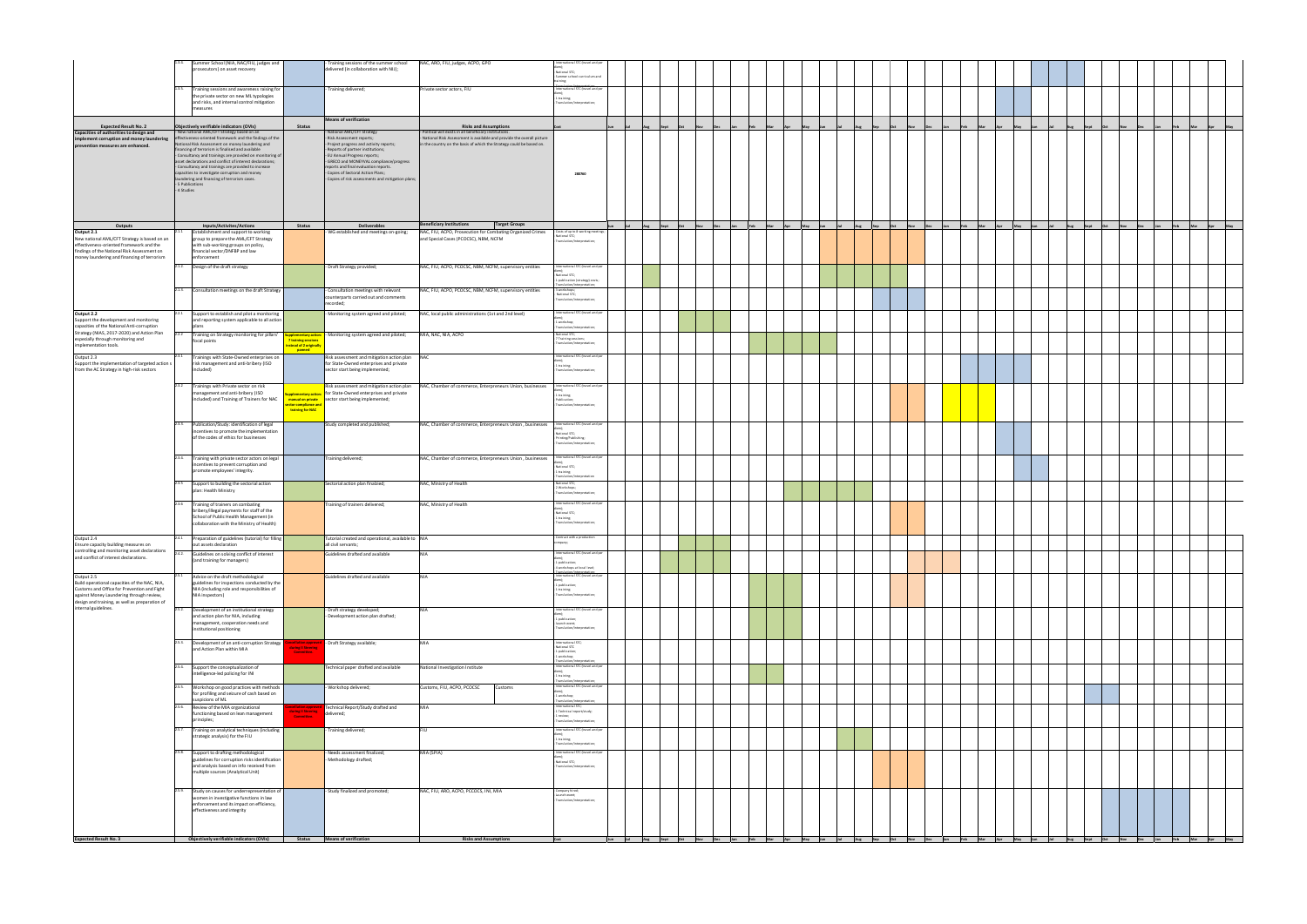| Strengthened asset recovery framework and - Needs in terms of handling assets recovery by capacities of relevant involved and dedicated responsible institutions are assessed;<br>structures structures structures for the struct    | Trainings and consultancy are provided to selected<br>professionals on investigation of economic and<br>financial crimes and on assets management;<br>- Good practices are shared with practitioners from<br>several countries.<br>- 1 Publication<br>- 1 study                                                                                                                                                                                                                                                                                                |                                                          | Needs assessment report;<br>Project progress and activity reports;<br>Reports of partner institutions;<br>Study visits reports;<br>-Training feed-back reports.<br>- Pre and post evaluation questionnaires for<br>training activities;<br>Copy of Assets Recovery Strategy;<br>- Copy of the guidelines; | National authorities are committed to develop the asset<br>recovery capacity.<br>Legal basis for the establishment of the asset recovery structure<br>at the National Anti-Corruption Centre is in place. | 223405                                                                                                                           |     |                             |         |               |                 |     |                                                 |  |     |                     |                                                  |                          |  |                     |
|--------------------------------------------------------------------------------------------------------------------------------------------------------------------------------------------------------------------------------------|----------------------------------------------------------------------------------------------------------------------------------------------------------------------------------------------------------------------------------------------------------------------------------------------------------------------------------------------------------------------------------------------------------------------------------------------------------------------------------------------------------------------------------------------------------------|----------------------------------------------------------|-----------------------------------------------------------------------------------------------------------------------------------------------------------------------------------------------------------------------------------------------------------------------------------------------------------|-----------------------------------------------------------------------------------------------------------------------------------------------------------------------------------------------------------|----------------------------------------------------------------------------------------------------------------------------------|-----|-----------------------------|---------|---------------|-----------------|-----|-------------------------------------------------|--|-----|---------------------|--------------------------------------------------|--------------------------|--|---------------------|
| Outputs                                                                                                                                                                                                                              | <b>Inputs/Activites/Actions</b>                                                                                                                                                                                                                                                                                                                                                                                                                                                                                                                                | <b>Status</b>                                            | <b>Deliverables</b>                                                                                                                                                                                                                                                                                       | <b>Beneficiary Institutions</b><br><b>Target Groups</b>                                                                                                                                                   | Means                                                                                                                            | Jul | Aug Sept Oct                | Nov Dec | Feb           | Mar Apr May Jun | Jul | Aug Sep Oct Nov Dec                             |  | Feb |                     |                                                  |                          |  | May                 |
| Output 3.1<br>Support the authorities in drafting a Strategy on<br>Asset Recovery and guidelines on its application                                                                                                                  | 3.1.1.<br>Needs assessment for the new ARO and<br>other relevant institutions<br>3.1.2 Development of an effectiveness oriented                                                                                                                                                                                                                                                                                                                                                                                                                                |                                                          | Needs assessment finalized<br>Strategy drafted and available                                                                                                                                                                                                                                              | NAC (Assets Recovery Office, ARO ), FIU, NIA, GPO, ACPO,<br>PCOCSC, Customs, Ministry of Finance (MoF), Tax Service<br>NIA, NAC/ARO, FIU, MIA, GPO, ACPO, PCOCSC, Customs, MoF,                           | ternational STC (travel and pe<br>1 study<br>Translation/interpretation<br>- International STC (travel and per                   |     |                             |         |               |                 |     |                                                 |  |     |                     |                                                  |                          |  |                     |
|                                                                                                                                                                                                                                      | asset recovery Strategy                                                                                                                                                                                                                                                                                                                                                                                                                                                                                                                                        |                                                          |                                                                                                                                                                                                                                                                                                           | <b>Tax Service</b>                                                                                                                                                                                        | 1 strategy;<br>1 workshop/launch event;                                                                                          |     |                             |         |               |                 |     |                                                 |  |     |                     |                                                  |                          |  |                     |
|                                                                                                                                                                                                                                      | 3.1.3. Development of guidelines for asset<br>recovery and confiscation                                                                                                                                                                                                                                                                                                                                                                                                                                                                                        |                                                          | Guidelines (SOPs) drafted and available;                                                                                                                                                                                                                                                                  | NIA, NAC/ARO, FIU, MIA, GPO, ACPO, PCOCSC, Customs, MoF,<br><b>Tax Service</b>                                                                                                                            | International STC (travel and pe<br>1 publication                                                                                |     |                             |         |               |                 |     |                                                 |  |     |                     |                                                  |                          |  |                     |
|                                                                                                                                                                                                                                      | 3.1.4.<br>Technical visit to EUROPOL (The Hague),<br>compliance of the new ARO to access SIENA                                                                                                                                                                                                                                                                                                                                                                                                                                                                 |                                                          | Study visit carried out                                                                                                                                                                                                                                                                                   | ARO                                                                                                                                                                                                       | 1 workshop<br>Travel costs and DSA for local<br>sarticipants (3-4) and per-diem<br>Travel costs and perdiem for Co.<br>taff (1): |     |                             |         |               |                 |     |                                                 |  |     |                     |                                                  |                          |  |                     |
|                                                                                                                                                                                                                                      | 3.1.5 Publication/study: guidelines for injured<br>parties/victims of corruption within criminal<br>proceedings                                                                                                                                                                                                                                                                                                                                                                                                                                                |                                                          | Study completed and published;                                                                                                                                                                                                                                                                            | ARO, NAC, Legal Aid Agency, ACPO, Supreme Court of Justice                                                                                                                                                | National STC<br>Printing/Publishing;<br>Translation/interpretation                                                               |     |                             |         |               |                 |     |                                                 |  |     |                     |                                                  |                          |  |                     |
|                                                                                                                                                                                                                                      | 3.1.6.<br>Training for legal aid lawyers on the<br>guidelines for injured parties/victims of<br>corruption within criminal proceedings                                                                                                                                                                                                                                                                                                                                                                                                                         |                                                          | Training delivered;                                                                                                                                                                                                                                                                                       | ARO, NAC, Legal Aid Agency                                                                                                                                                                                | National STC;<br>1 training;<br>Translation/interpretation:                                                                      |     |                             |         |               |                 |     |                                                 |  |     |                     |                                                  |                          |  |                     |
| Output 3.2<br>Provide specialised training and guidelines on<br>investigation of economic and financial crimes<br>(search and seizure) as well as use of SIMs                                                                        | Training for the Asset Recovery Office<br>(special investigative techniques applied to<br>parallel financial investigations)                                                                                                                                                                                                                                                                                                                                                                                                                                   |                                                          | - Training sessions delivered;                                                                                                                                                                                                                                                                            | NAC/ARO                                                                                                                                                                                                   | International STC (travel and p<br>$-1$ training;<br>Translation/interpretation:                                                 |     |                             |         |               |                 |     |                                                 |  |     |                     |                                                  |                          |  |                     |
| (special investigative measures), and financial 3.2.2<br>investigations.                                                                                                                                                             | Specialized training for NIA staff, including<br>on the methods of conducting inspections                                                                                                                                                                                                                                                                                                                                                                                                                                                                      | Aerged with 2.5.1<br>pproved in the II<br>ering Committe | Training sessions delivered;                                                                                                                                                                                                                                                                              | <b>NIA</b>                                                                                                                                                                                                | International STC (travel and per<br>diem), 8 days TBC;<br>1 training;<br>Translation/interpretation:                            |     |                             |         |               |                 |     |                                                 |  |     |                     |                                                  |                          |  |                     |
|                                                                                                                                                                                                                                      | 3.2.3.<br>Training on parallel financial investigation<br>(FATF compliance) and assets tracing                                                                                                                                                                                                                                                                                                                                                                                                                                                                 |                                                          | Training sessions delivered;                                                                                                                                                                                                                                                                              | GPO, NAC/ARO, ACPO, PCOCSC, FIU                                                                                                                                                                           | International STC (travel and per<br>1 training;                                                                                 |     |                             |         |               |                 |     |                                                 |  |     |                     |                                                  |                          |  |                     |
|                                                                                                                                                                                                                                      | Interagency training on open source<br>ntelligence and covert online investigations<br>techniques                                                                                                                                                                                                                                                                                                                                                                                                                                                              |                                                          | Training sessions delivered;                                                                                                                                                                                                                                                                              | NAC, FIU, GPO, ARO, ACPO, PCOCSC                                                                                                                                                                          | International STC (travel and net<br>- 1 training;<br>ranslation/interpretation                                                  |     |                             |         |               |                 |     |                                                 |  |     |                     |                                                  |                          |  |                     |
| Output 3.3<br>Provide specialised training/guidelines on asset<br>management.                                                                                                                                                        | 3.3.1.<br>Development of guidelines on asset<br>management after seizure and confiscation<br>(procedural framework for the<br>management of seized and confiscated                                                                                                                                                                                                                                                                                                                                                                                             |                                                          | Guidelines drafted and available;                                                                                                                                                                                                                                                                         | NAC, NAC/ARO, NIA, GPO, MIA, ACPO, PCOCSC, Customs, MoF                                                                                                                                                   | International STC (travel and pe<br>National STC:<br>1 publication<br>-1 training;<br>Translation/interpretation                 |     |                             |         |               |                 |     |                                                 |  |     |                     |                                                  |                          |  |                     |
| Output 3.4<br>Enhancing national and international<br>cooperation and sharing of good practices in<br>seizure and confiscation of proceeds of crime<br>and asset recovery.                                                           | assets)<br>3.4.1. Study visit on confiscation and asset<br>management                                                                                                                                                                                                                                                                                                                                                                                                                                                                                          |                                                          | Ireland (TBC)                                                                                                                                                                                                                                                                                             | Study visit carried out in the Netherlands or NAC, GPO, MIA, ACPO, PCOCSC, NAC/ARO (TBC)                                                                                                                  | Travel costs and DSA for local<br>tici pants;<br>Travel costs and perdiem for CoE<br>taff (2);<br>Translation/Interpretation     |     |                             |         |               |                 |     |                                                 |  |     |                     |                                                  |                          |  |                     |
|                                                                                                                                                                                                                                      |                                                                                                                                                                                                                                                                                                                                                                                                                                                                                                                                                                |                                                          | Status Means of verification                                                                                                                                                                                                                                                                              | <b>Risks and Assumptions</b><br>New systems will be efficiently used after deployment.                                                                                                                    | Costs                                                                                                                            |     | Jul Aug Sept Oct Nov Dec    |         |               |                 |     | n Feb Mar Apr May Jun Jul Aug Sep Oct Nov Dec   |  |     | lan Feb Mar Apr May | Jun                                              | Jul Aug Sept Oct Nov Dec |  | Feb Mar Apr May     |
| Expected Result No. 4<br>Upgraded information sharing systems and - New hardware and software is procured and<br>capacities for the national mechanisms deployed according to detailed technical<br>concerning corruption offences/v | - Users are trained and systems are used according<br>to the intended purpose                                                                                                                                                                                                                                                                                                                                                                                                                                                                                  |                                                          | IT needs assessment report;<br>Procurement contract;<br>Project progress and activity reports;<br>Reports of partner institutions;<br>Impact assessment report by Project.                                                                                                                                | Software and hardware needs                                                                                                                                                                               | 95915                                                                                                                            |     |                             |         |               |                 |     |                                                 |  |     |                     |                                                  |                          |  |                     |
| Outputs<br>Output 4.1<br>Supported and guided assessment,<br>development and implementation of the new e-                                                                                                                            | <b>Inputs/Activites/Actions</b><br>4.1.1<br>Needs assessment and feasibility study<br>covering IT for                                                                                                                                                                                                                                                                                                                                                                                                                                                          | <b>Status</b>                                            | <b>Deliverables</b><br>Study available;                                                                                                                                                                                                                                                                   | <b>Beneficiary Institutions</b><br><b>Target Groups</b><br>NAC, FIU, NAC/ARO, NIA, GPO, ACPO, MIA, PCCOCS                                                                                                 | Means<br>National STC;<br>- 1 study;<br>- 1 workshop;                                                                            |     | un Jul Aug Sept Oct Nov Dec |         | n Feb Mar Apr |                 |     | May Jun Jul Aug Sep Oct Nov Dec                 |  |     |                     | Jan Feb Mar Apr May Jun Jul Aug Sept Oct Nov Dec |                          |  | an Feb Mar Apr May  |
| case system (focused on inter-operability)                                                                                                                                                                                           | MIA/NIA/NAC/GPO/Specialized<br>prosecution offices (also database and<br>hardware)<br>4.1.2.<br>Creation of selected connections to<br>enhance inter-operability and/or databases                                                                                                                                                                                                                                                                                                                                                                              |                                                          | - Connection functioning                                                                                                                                                                                                                                                                                  | NAC, FIU, NIA, GPO, MIA, ACPO, ARO                                                                                                                                                                        | Translation/interpretation:<br>National STC;<br>Contract with local company;<br>Translation/interpretation;                      |     |                             |         |               |                 |     |                                                 |  |     |                     |                                                  |                          |  |                     |
| Output 4.2<br>Necessary IT (hardware and software)                                                                                                                                                                                   | and necessary procurement<br>4.2.1.<br>Procurement of visualization software for                                                                                                                                                                                                                                                                                                                                                                                                                                                                               |                                                          | Software purchased and operational;                                                                                                                                                                                                                                                                       | NAC, FIU, NIA, GPO, MIA, ACPO                                                                                                                                                                             | International STC (travel and per                                                                                                |     |                             |         |               |                 |     |                                                 |  |     |                     |                                                  |                          |  |                     |
| equipment are made available to facilitate<br>operational capacities of authorities and provide 4222.                                                                                                                                | nvestigation<br>Training on the use of the visualization<br>software                                                                                                                                                                                                                                                                                                                                                                                                                                                                                           |                                                          | Training implemented;                                                                                                                                                                                                                                                                                     | NAC, FIU, NIA, GPO, MIA, ACPO                                                                                                                                                                             | 1 Study;<br>International STC (travel and per                                                                                    |     |                             |         |               |                 |     |                                                 |  |     |                     |                                                  |                          |  |                     |
| training on its use                                                                                                                                                                                                                  | 4.2.3.<br>Development of database of people banned                                                                                                                                                                                                                                                                                                                                                                                                                                                                                                             | <b>Feasibility TBC</b>                                   | Feasibility study finalized;                                                                                                                                                                                                                                                                              | <b>NIA</b>                                                                                                                                                                                                | aiem);<br>- National STC;<br>1 training;<br>Translation/interpretation<br>National STC                                           |     |                             |         |               |                 |     |                                                 |  |     |                     |                                                  |                          |  |                     |
| <b>Expected Result No. 5</b>                                                                                                                                                                                                         | from holding public offices<br>Objectively verifiable indicators (OVIs)                                                                                                                                                                                                                                                                                                                                                                                                                                                                                        | <b>Status</b>                                            | Regulation developed;<br>Database developed;<br><b>Means of verification</b>                                                                                                                                                                                                                              | <b>Risks and Assumptions</b>                                                                                                                                                                              | Contract with local company;<br>Costs                                                                                            |     | Oct<br>Sept                 | Nov Dec |               |                 |     | Jan Feb Mar Apr May Jun Jul Aug Sep Oct Nov Dec |  |     |                     | Jan Feb Mar Apr May Jun Jul Aug Sept Oct Nov Dec |                          |  | Jan Feb Mar Apr May |
|                                                                                                                                                                                                                                      | <b>Expression and international co-operation</b> - A review of existing National MoUs with<br><b>between the rational and international law recommendations for improvement is available;<br/> <b>enforcement agencies on data exchange and</b> </b><br>Concerning corruption and other forms of recommendations for their further development is<br>economic crime are supported and enhanced.<br>available;<br>- At least 30 Moldovan law enforcement agents<br>increase their skills in cross border investigation and<br>information sharing.<br>- 1 Study |                                                          | international MoUs;<br>- Copies of new MoUs;<br>- Project progress and activity reports;<br>Reports of partner institutions;<br>- Impact assessment report by Project.                                                                                                                                    | Specific reviews of national and  - National institutions are willing to cooperate on data exchange;<br>- Relevant countries are willing to cooperate on data exchange.                                   | 286350                                                                                                                           |     |                             |         |               |                 |     |                                                 |  |     |                     |                                                  |                          |  |                     |
| Outputs<br>Output 5.1<br>Establishment of liaison officers between<br>relevant institutions ensuring data exchange on<br>tracing of assets and their recovery, financial                                                             | <b>Inputs/Activites/Actions</b><br>Liaison officers exchange between NIA and<br>NAC                                                                                                                                                                                                                                                                                                                                                                                                                                                                            |                                                          | Status Deliverables<br>- Liaison officers selected;<br>Coordination mechanisms established;                                                                                                                                                                                                               | <b>Beneficiary Institutions</b><br><b>Target Groups</b><br>NIA, NAC                                                                                                                                       | Means<br>1 workshop;<br>Interpretation/translation                                                                               |     | Jul Aug Sept Oct Nov Dec    |         |               |                 |     | in Feb Mar Apr May Jun Jul Aug Sep Oct Nov Dec  |  |     | an Feb Mar Apr May  | Jun                                              | Jul Aug Sept Oct Nov Dec |  | an Feb Mar Apr May  |
| investigations, corruption and other economic 5.1.2. Coordination bureau/Permanent<br>crime information sharing.                                                                                                                     | coordination task force on assets recovery<br>established                                                                                                                                                                                                                                                                                                                                                                                                                                                                                                      | discussed                                                | Task force members selected;<br>Meetings on-going                                                                                                                                                                                                                                                         | NAC/ARO, NIA, GPO, ACPO, MIA                                                                                                                                                                              | - 1 workshop;<br>- Interpretation/translation                                                                                    |     |                             |         |               |                 |     |                                                 |  |     |                     |                                                  |                          |  |                     |
|                                                                                                                                                                                                                                      | 5.1.3. Development of Info exchange and<br>coordination modalities guidelines<br>methodologies, good practices, efficient<br>tools and standardized templates)                                                                                                                                                                                                                                                                                                                                                                                                 |                                                          | - Guidelines developed                                                                                                                                                                                                                                                                                    | NAC, NIA                                                                                                                                                                                                  | International STC (travel and pe<br>1 workshop;<br>Translation/interpretation;                                                   |     |                             |         |               |                 |     |                                                 |  |     |                     |                                                  |                          |  |                     |
| Output 5.2.<br>Enhanced international cooperation between<br>the relevant institutions on the data exchange                                                                                                                          | Analytical review of the current national<br>5.2.1.<br>and international cooperation MOUs                                                                                                                                                                                                                                                                                                                                                                                                                                                                      |                                                          | Technical Paper drafted.                                                                                                                                                                                                                                                                                  | NIA, NAC, NAC/ARO, FIU, MIA                                                                                                                                                                               | National STC;<br>International STc;<br>2workshop2;<br>Translation/interpretation                                                 |     |                             |         |               |                 |     |                                                 |  |     |                     |                                                  |                          |  |                     |
| parallel financial investigations, corruption and<br>other economic crime information sharing.                                                                                                                                       | concerning tracing of assets and their recovery, 5.2.2. Mentoring programme on specific cases<br>(sanitized when necessary), 2 periods                                                                                                                                                                                                                                                                                                                                                                                                                         |                                                          | - Compilation of best practices;                                                                                                                                                                                                                                                                          | NAC, GPO, FIU, MIA, ACPO                                                                                                                                                                                  | International STC;<br>1 compilation;<br>Translation/interpretation;                                                              |     |                             |         |               |                 |     |                                                 |  |     |                     |                                                  |                          |  |                     |
|                                                                                                                                                                                                                                      | 5.2.3. Regional conference (assets tracing and<br>recovery)                                                                                                                                                                                                                                                                                                                                                                                                                                                                                                    |                                                          | - Conference delivered;                                                                                                                                                                                                                                                                                   | ARO, ACPO, PCCOCS, NAC, FIU                                                                                                                                                                               | - Several international STC (travel<br>and per diem);<br>Regional conference;<br>slation/interpretation                          |     |                             |         |               |                 |     |                                                 |  |     |                     |                                                  |                          |  |                     |